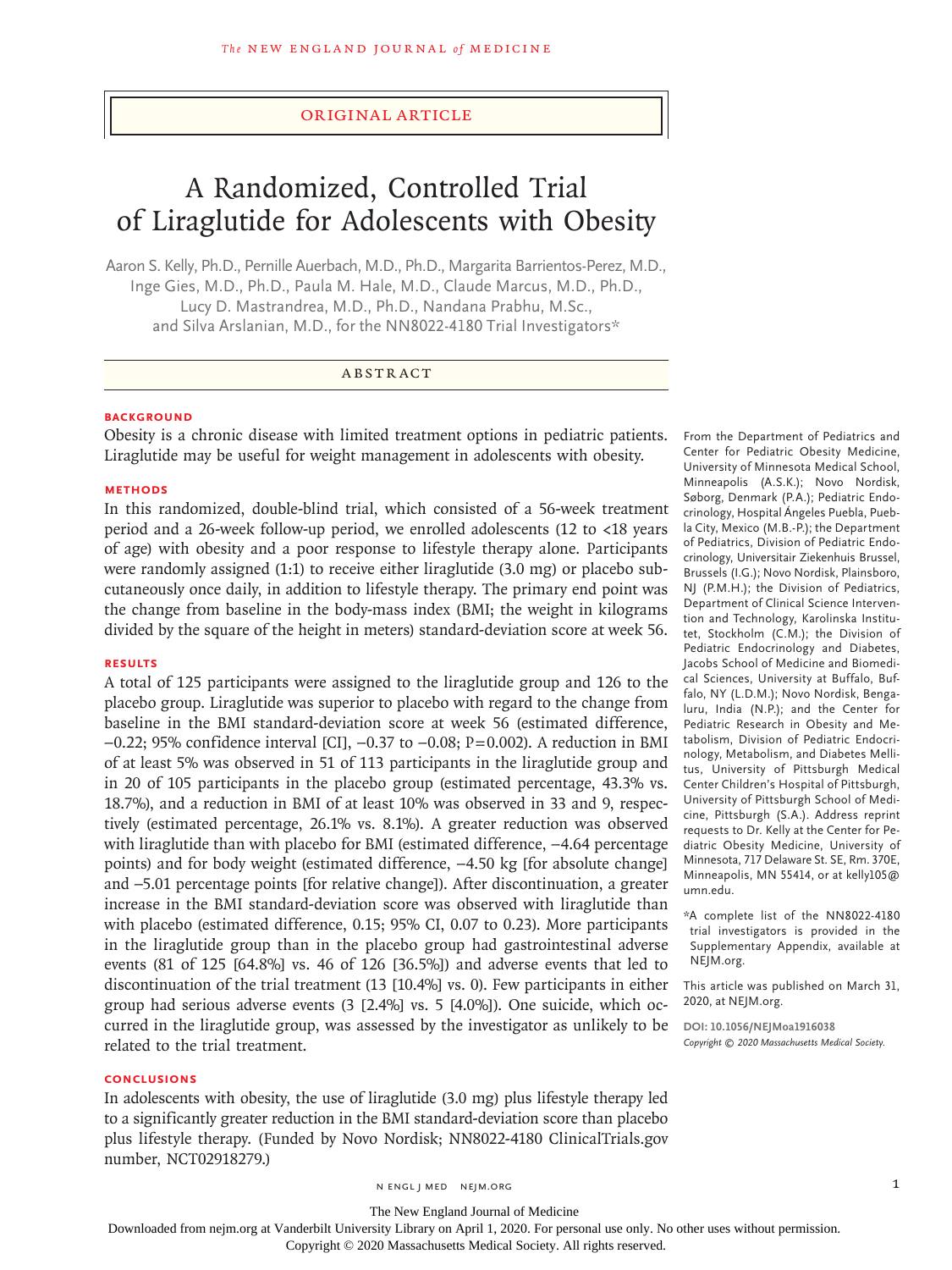**EXAMPLE SERVITTE A CHRONIC AND PROGRES-**<br>sive disease<sup>1-3</sup> that affects approximately<br>107.7 million children and adolescents<br>worldwide<sup>4</sup> and is associated with multiple coexsive disease<sup>1-3</sup> that affects approximately 107.7 million children and adolescents worldwide4 and is associated with multiple coexisting conditions and complications.<sup>5</sup> More than 70% of persons who have obesity before puberty will also have obesity as adults, which underscores the need for effective and durable interventions with adequate safety profiles early in life.5-7 In pediatric patients, first-line treatment for obesity is typically lifestyle therapy, which often yields poor responses.5,8,9

Orlistat and phentermine are the only Food and Drug Administration (FDA)–approved pharmacotherapies for the treatment of obesity in pediatric patients, and they can be used only in persons 12 years of age or older and in persons older than 16 years of age, respectively.10 The European Medicines Agency (EMA) has not approved any pharmacotherapeutic agents for obesity in pediatric patients. $11$  Bariatric surgery is offered to adolescents only when they have severe obesity, and it is performed infrequently.<sup>12,13</sup> Thus, pharmacologic treatment options that can be used as adjuncts to lifestyle therapy in adolescents with obesity are of interest.

Liraglutide, a glucagon-like peptide 1 (GLP-1) analogue, increases the postprandial insulin level in a glucose-dependent manner, reduces glucagon secretion, delays gastric emptying, and induces weight loss through reductions in appetite and energy intake.14,15 Liraglutide (3.0 mg) has been approved by the FDA and the EMA as an adjunct to lifestyle therapy for weight management in adults with obesity or overweight who have at least one weight-related coexisting condition.<sup>16,17</sup> In a previous study that involved adults with obesity or overweight who had either hypertension or dyslipidemia, liraglutide (3.0 mg) resulted in clinically meaningful weight loss and improvements in cardiometabolic markers and healthrelated quality of life.<sup>18</sup> The present trial evaluated the efficacy and safety of subcutaneous liraglutide (3.0 mg) as an adjunct to lifestyle therapy for weight management in adolescents with obesity.

# Methods

#### **Trial Oversight**

We conducted this randomized, double-blind, placebo-controlled, phase 3 trial from September 29, 2016, through August 8, 2019, at 32 sites in five countries (Belgium, Mexico, Russia, Sweden, and the United States). The trial had a 12-week runin period, a 56-week treatment period (including dose escalation over a period of 4 to 8 weeks), and a 26-week follow-up period without treatment (Fig. S1 in the Supplementary Appendix, available with the full text of this article at NEJM.org). The trial protocol with the statistical analysis plan is available at NEJM.org. The trial was designed and overseen by representatives of the trial sponsor (Novo Nordisk) with input from selected site investigators. The site investigators gathered the data, and the sponsor performed the data analyses. All the authors had full access to the data, directed and supervised the data analyses, interpreted the data, and vouch for the accuracy and completeness of the data and the fidelity of the trial to the protocol. The first author wrote the first draft of the manuscript with assistance from an independent medical writer funded by the sponsor. The manuscript was subsequently revised and approved by all the authors, who agreed to submit the manuscript for publication.

The trial was conducted in accordance with Good Clinical Practice guidelines and the principles of the Declaration of Helsinki.<sup>19</sup> An independent ethics committee or institutional review board at each site approved the trial protocol and any subsequent amendments. Safety of the participants and evaluation of the benefit–risk balance were overseen by an independent external data monitoring committee. Written informed consent was obtained from all parents or legally acceptable representatives; informed assent was obtained from all participants before the initiation of any trial-related procedures.

#### **Participants**

Pubertal adolescents (12 to <18 years of age) were eligible for inclusion in the trial if they met the following criteria: obesity, defined as a bodymass index (BMI; the weight in kilograms divided by the square of the height in meters) that corresponded to an adult value of 30 or more, in accordance with international cutoff points,<sup>20</sup> and was in the 95th or higher percentile for age and sex<sup>5</sup>; stable body weight, defined as a self-reported weight change of less than 5 kg during the 90 days before screening; and a poor response to lifestyle therapy alone, based on the judgment of the site investigator and documented in the participant's medical records. Adolescents with type 2 diabetes

2 N ENGL J MED NEJM.ORG

The New England Journal of Medicine

Downloaded from nejm.org at Vanderbilt University Library on April 1, 2020. For personal use only. No other uses without permission.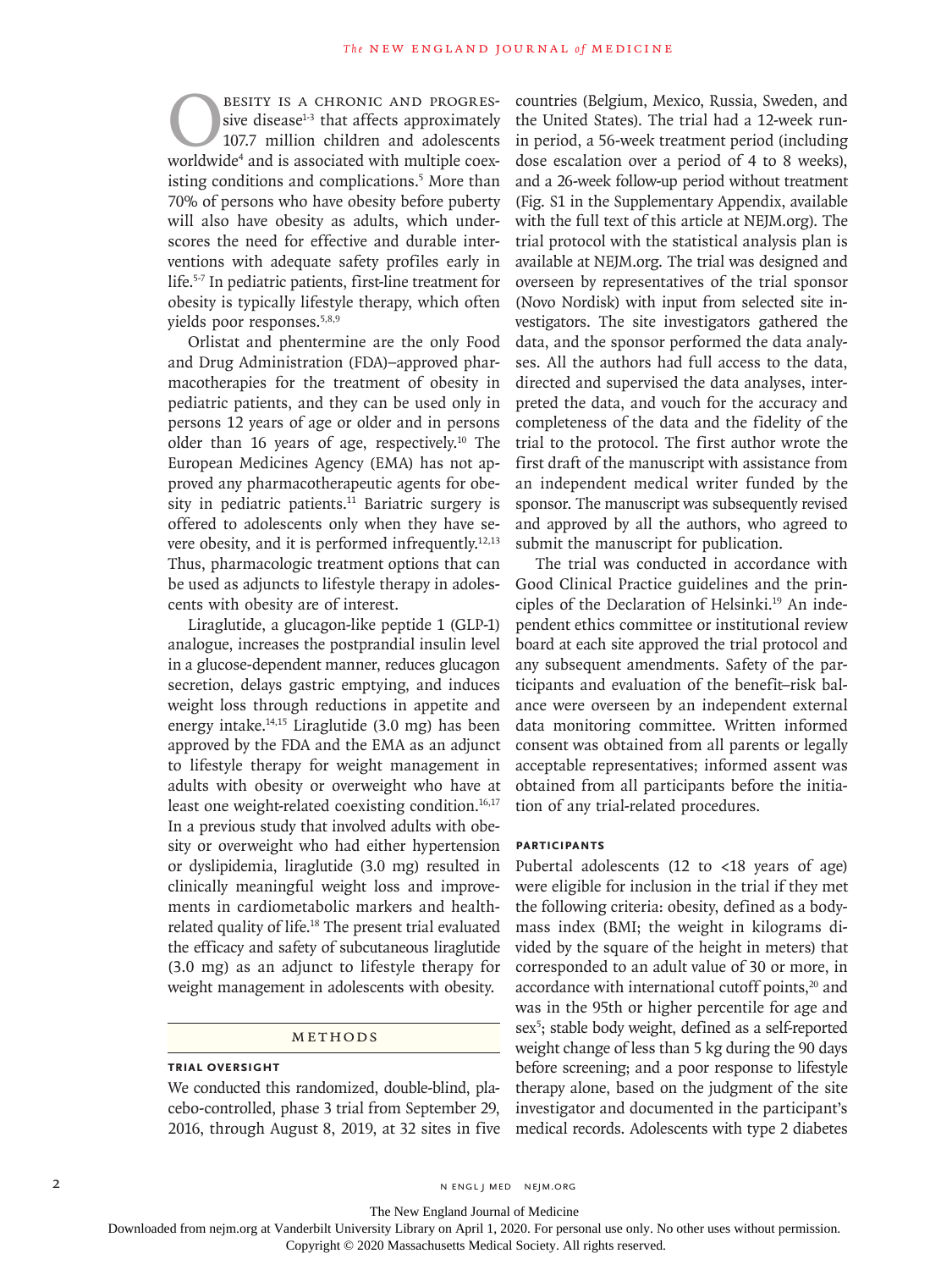were eligible, but adolescents with type 1 diabetes were excluded. Complete lists of inclusion, exclusion, and randomization criteria are provided in the Supplementary Appendix.

# **Trial Procedures and End Points**

During the 12-week run-in period, all participants received lifestyle therapy, defined as counseling about healthy nutrition and physical activity for weight loss (further information is provided in the Supplementary Appendix). Participants who fulfilled the randomization criteria were randomly assigned, in a 1:1 ratio, to receive liraglutide (3.0 mg) or volume-matched placebo administered subcutaneously once daily for 56 weeks, followed by 26 weeks of follow-up without treatment. Treatment was initiated at a dose of 0.6 mg daily for 1 week, and then the dose was increased weekly until the maximum tolerated dose or the 3.0-mg dose (highest dose allowed) was reached (Fig. S1). Randomization was stratified according to pubertal status (Tanner stage 2 or 3 vs. Tanner stage 4 or 5) and glycemic status (normoglycemia vs. prediabetes or type 2 diabetes) and was performed with the use of an interactive Web response system, in permuted blocks, with block sizes of 4. Lifestyle therapy continued from the start of the trial to week 82.

The primary end point was the change from baseline in the BMI standard-deviation score at week 56. The BMI standard-deviation score is a measure of the number of standard deviations from the population mean BMI, matched for age and sex. Key secondary efficacy end points included the change in the BMI standard-deviation score from week 56 to week 82, the percentage of participants who had a reduction in BMI of at least 5% and of at least 10% at week 56, and the change from baseline in BMI, body weight, waist circumference, waist:hip ratio, glucose metabolism, blood pressure, and quality of life (assessed with the Impact of Weight on Quality of Life–Kids questionnaire) at week 56.

Key safety end points included adverse events that were reported during the treatment period (from week 0 to week 56), hypoglycemic episodes, and the change from baseline in bone age, Tanner stage, height standard-deviation score, hormone levels, and heart rate at week 56 and week 82. Mental health was repeatedly assessed with the use of validated questionnaires (the Columbia–Suicide Severity Rating Scale and the Patient Health Questionnaire–9), which were completed at the time of screening and at every visit from randomization to the end of the trial. Safety was monitored from screening to week 82. A complete list of end points is provided in the protocol.

# **Statistical Analysis**

We hypothesized that liraglutide would show superiority to placebo with regard to weight reduction in adolescents. For the primary end point of the change from baseline in the BMI standarddeviation score at week 56, we calculated that a sample of 228 participants would provide the trial with 90% power to show a significant treatment effect, with a standard deviation in the liraglutide group of 0.35 and an estimated treatment difference (i.e., difference between the liraglutide group and the placebo group) of −0.26. Primary and secondary efficacy end points were analyzed according to the intention-to-treat principle, with analyses including all participants who had undergone randomization with imputations for participants who were lost to follow-up. All missing data were handled with the multipleimputation method under the assumption that participants who were withdrawn from the trial responded as though they had been treated with placebo for the entire trial. For weight-related end points, an additional analysis was performed with the use of a mixed model for repeated measurements to estimate the treatment effect if all participants had adhered to the assigned treatment throughout the trial. The primary and continuous secondary efficacy end points were assessed with an analysis-of-covariance model. The categorical secondary efficacy end points were evaluated with a logistic-regression model. Safety end points were analyzed in the safety population, which included all the participants who had undergone randomization and had been exposed to at least one dose of the randomly assigned treatment, as described in the Supplementary Appendix. The statistical analysis plan did not include a provision of correction for multiplicity. Results are reported as point estimates and 95% confidence intervals. The widths of the confidence intervals have not been adjusted for multiplicity, so the intervals should not be used to infer definitive treatment effects. Additional details regarding the statistical analysis are provided in the Supplementary Appendix.

n engl j med nejm.org 3

The New England Journal of Medicine

Downloaded from nejm.org at Vanderbilt University Library on April 1, 2020. For personal use only. No other uses without permission.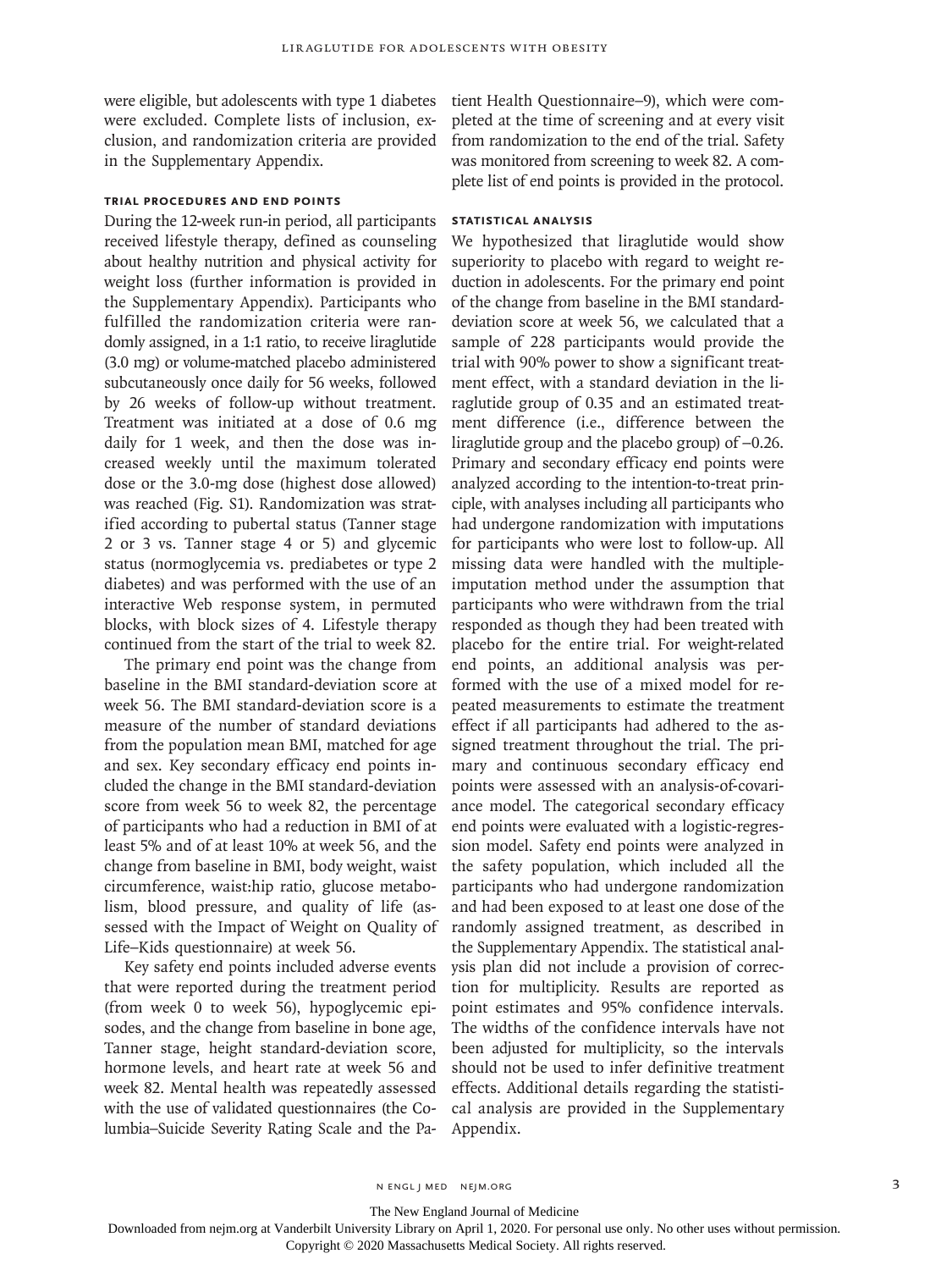# Results

#### **Trial Participants**

Of 299 participants who were screened, 251 underwent randomization; 125 were assigned to the liraglutide group and 126 were assigned to the placebo group (Fig. S2). At week 56, treatment was completed by 101 participants (80.8%) in the liraglutide group and 100 participants (79.4%) in the placebo group. Among those who discontinued treatment, 12 of 24 in the liraglutide group and 5 of 26 in the placebo group underwent height and weight assessments at week 56. Baseline characteristics were similar in the two groups (Table 1).

# **Treatment**

Escalation to the 3.0-mg dose was reached by 103 participants (82.4%) in the liraglutide group and 124 participants (98.4%) in the placebo group (Table S1). For pharmacokinetic analysis of liraglutide, sparse samples were obtained on six different occasions (646 samples from 121 participants); the median measured liraglutide concentration was initially 110  $\mu$ g per liter (29.4 nmol per liter) (Fig. S3).

# **BMI and Weight-Related End Points**

Liraglutide was superior to placebo with regard to the change from baseline in the BMI standarddeviation score at week 56 (Fig. 1A), with an estimated treatment difference of −0.22 (95% confidence interval [CI],  $-0.37$  to  $-0.08$ ; P=0.002) (Table 2). In contrast to the intention-to-treat analysis, an analysis performed with the use of a mixed model for repeated measurements resulted in an estimated treatment difference of −0.26 (95% CI, −0.39 to −0.13) (Fig. S4 and Table S2). The use of liraglutide led to a greater relative change in BMI than placebo (Fig. 1B), with an estimated treatment difference of −4.64 percentage points (95% CI, −7.14 to –2.14) in an intention-to-treat analysis (Table 2) and −5.31 percentage points (95% CI,  $-7.61$  to  $-3.00$ ) as assessed with a mixed model for repeated measurements. At week 56, a reduction in BMI of at least 5% was observed in 51 of 113 participants in the liraglutide group and in 20 of 105 participants in the placebo group (estimated percentage, 43.3% vs. 18.7%), and a reduction in BMI of at least 10% was observed in 33 and 9, respectively (estimated percentage, 26.1% vs. 8.1%) (Fig. 1C

and 1D and Figs. S5 and S6). At week 56, a greater reduction was observed with liraglutide than with placebo for the following end points: BMI reported as a percentage of the 95th percentile (estimated treatment difference, −6.24 percentage points), body weight (estimated treatment difference, −4.50 kg [for absolute change] and −5.01 percentage points [for relative change]) (Fig. 1E and 1F), and waist circumference (Table 2).

After treatment discontinuation (from week 56 to week 82), a greater increase in the BMI standard-deviation score was observed with liraglutide than with placebo (0.22 vs. 0.07; estimated treatment difference, 0.15; 95% CI, 0.07 to 0.23). Results for additional weight-related end points are shown in Figures S7 and S8.

# **Glycemic and Cardiometabolic Results and Health-Related Quality of Life**

At week 56, there was no substantial difference between treatment groups in the change in glycemic and cardiometabolic variables or in overall weight-related quality of life (Table 2 and Fig. S9).

#### **Safety**

Overall, the percentage of participants who reported adverse events during the treatment period (from week 0 to week 56) was similar in the liraglutide group and the placebo group (111 participants [88.8%] and 107 participants [84.9%], respectively) (Table 3). Most adverse events were mild or moderate in severity and were deemed by the individual site investigator as unlikely to be related to the trial treatment. Gastrointestinal events — including nausea, vomiting, and diarrhea — were the events most frequently reported with liraglutide; these events were more common with liraglutide than with placebo (occurring in 81 participants [64.8%] vs. 46 participants [36.5%], P<0.001) (Table 3 and Fig. S10), and they occurred primarily within the initial 4 to 8 weeks of the treatment period, during liraglutide dose escalation (Figs. S11, S12, and S13). Adverse events that led to discontinuation of the trial treatment occurred in 13 participants in the liraglutide group and none in the placebo group (P<0.001); in 10 participants, discontinuation was due to gastrointestinal events (Table 3 and Table S3).

Serious adverse events were reported by 3 participants receiving liraglutide (three events) and

The New England Journal of Medicine

Downloaded from nejm.org at Vanderbilt University Library on April 1, 2020. For personal use only. No other uses without permission.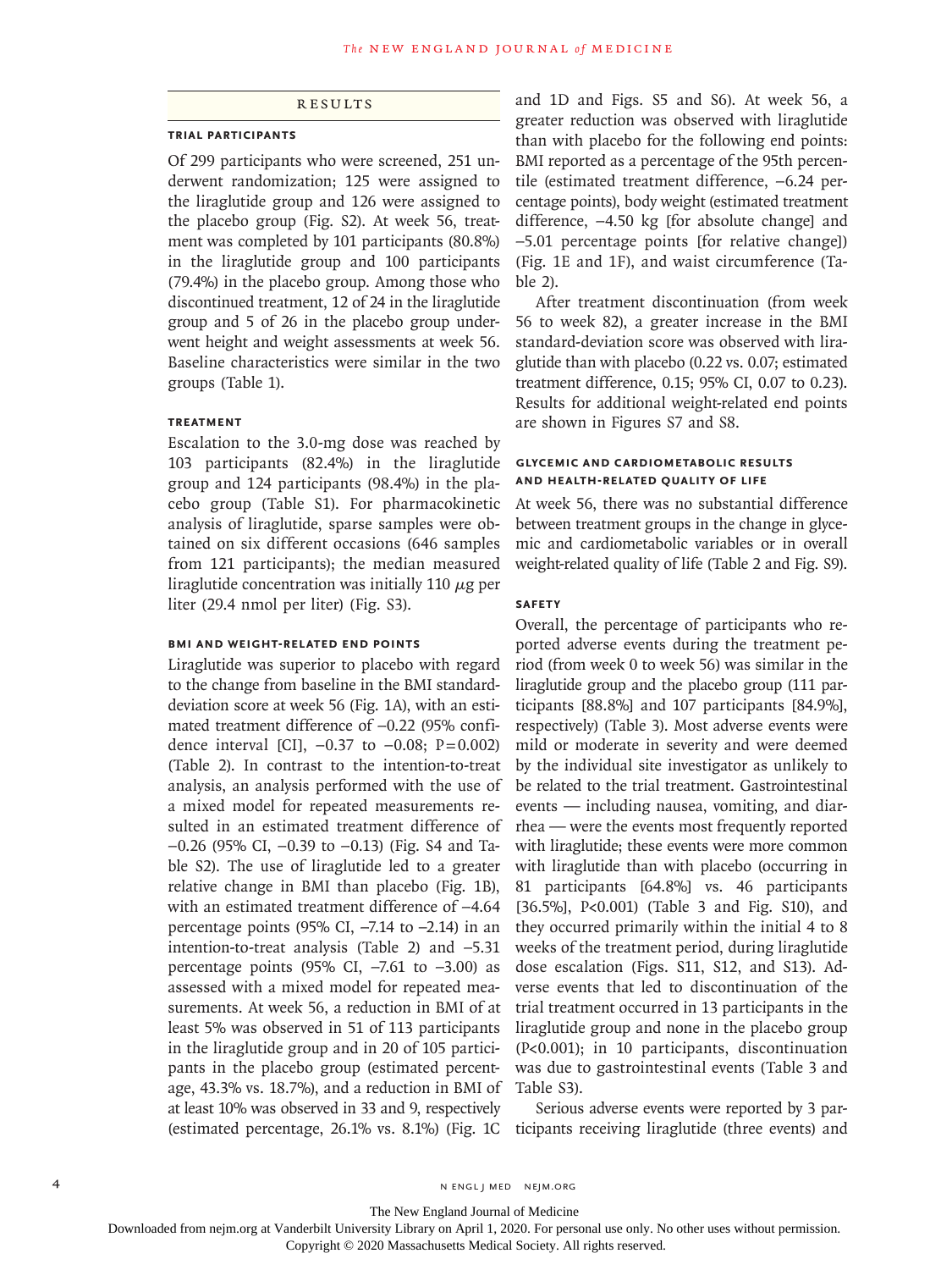| Table 1. Characteristics of the Participants at Baseline.* |                            |                        |
|------------------------------------------------------------|----------------------------|------------------------|
| Characteristic                                             | Liraglutide<br>$(N = 125)$ | Placebo<br>$(N = 126)$ |
| Female sex - no. (%)                                       | 71(56.8)                   | 78 (61.9)              |
| $Age - yr$                                                 | $14.6 + 1.6$               | $14.5 + 1.6$           |
| Race or ethnic group - no. (%) +                           |                            |                        |
| White                                                      | 105 (84.0)                 | 115 (91.3)             |
| <b>Black</b>                                               | 14(11.2)                   | 6(4.8)                 |
| Asian                                                      | 2(1.6)                     | $\mathbf 0$            |
| American Indian or Alaska Native                           | $\mathbf 0$                | 1(0.8)                 |
| Other                                                      | 4(3.2)                     | 4(3.2)                 |
| Hispanic ethnic group - no. (%) +                          | 32 (25.6)                  | 24 (19.0)              |
| Tanner stage - no. (%) $\ddagger$                          |                            |                        |
| $\overline{2}$                                             | 6(4.8)                     | 8(6.3)                 |
| 3                                                          | 16(12.8)                   | 13(10.3)               |
| $\overline{4}$                                             | 38 (30.4)                  | 40(31.7)               |
| 5                                                          | 65 (52.0)                  | 65 (51.6)              |
| $Height - m$                                               | $1.7 \pm 0.1$              | $1.7 \pm 0.1$          |
| Body weight - kg                                           | $99.3 + 19.7$              | $102.2 + 21.6$         |
| BMI                                                        | $35.3 \pm 5.1$             | $35.8 + 5.7$           |
| BMI standard-deviation score¶                              | $3.14 \pm 0.65$            | $3.20 \pm 0.77$        |
| BMI as percentage of the 95th percentile - %               | $137.7 \pm 18.0$           | $139.6 \pm 21.4$       |
| Waist circumference - cm                                   | $104.87 \pm 12.67$         | $106.99 \pm 13.57$     |
| Waist:hip ratio                                            | $0.908 \pm 0.079$          | $0.915 \pm 0.080$      |
| Glycated hemoglobin - %                                    | $5.3 \pm 0.4$              | $5.3 \pm 0.4$          |
| Fasting plasma glucose - mg/dl                             | $94.1 + 7.6$               | $94.5 \pm 11.1$        |
| Dysglycemia - no. (%)                                      | 32 (25.6)                  | 33 (26.2)              |
| Blood pressure - mm Hg                                     |                            |                        |
| Systolic                                                   | $116 \pm 10$               | $117 + 12$             |
| <b>Diastolic</b>                                           | $72\pm8$                   | $73\pm8$               |
| Cholesterol - mg/dl                                        |                            |                        |
| Total                                                      | $156.4 \pm 27.0$           | $154.9 \pm 29.6$       |
| High-density lipoprotein                                   | $43.8 + 10.0$              | $43.8 + 10.3$          |
| Low-density lipoprotein                                    | $88.6 \pm 24.0$            | $86.6 \pm 25.2$        |
| Triglycerides - mg/dl                                      | $121.0 + 59.4$             | $124.5 + 62.5$         |
| Free fatty acids - mg/dl                                   | $13.1 + 5.4$               | $14.3 \pm 5.5$         |
| Total score on IWQOL-Kids questionnaire**                  | $84.5 + 12.4$              | $82.4 + 14.5$          |

\* Plus–minus values are observed means ±SD. For variables that were not measured at baseline, data obtained at screening are shown. Data for glycated hemoglobin and fasting plasma glucose were obtained at screening, and data for low-density–lipoprotein cholesterol and triglycerides were obtained at week 0. To convert values for cholesterol to millimoles per liter, multiply by 0.02586; for fasting plasma glucose, multiply by 0.05551; for triglycerides, multiply by 0.01129; and for free fatty acids, multiply by 0.0355. Percentages may not total 100 because of rounding.

† Race and ethnic group were reported by the participant.

‡ For each participant, the overall Tanner stage was the maximum Tanner stage, which was calculated by combining the results for all categorical questions at the visit. Tanner stage 2 indicates early pubertal development, and stage 5 full maturity.

Body-mass index (BMI) is the weight in kilograms divided by the square of the height in meters.

¶ The BMI standard-deviation score is a measure of the number of standard deviations from the population mean BMI. ‖ Dysglycemia is defined as type 2 diabetes or prediabetes with a fasting plasma glucose level of at least 100 mg per

deciliter (≥5.6 mmol per liter), a glycated hemoglobin level of at least 5.7%, or both. \*\* Scores on the Impact of Weight on Quality of Life–Kids (IWQOL–Kids) questionnaire range from 0 to 100, with a

score of 100 indicating the best possible quality of life.

n engl j med nejm.org 5

The New England Journal of Medicine

Downloaded from nejm.org at Vanderbilt University Library on April 1, 2020. For personal use only. No other uses without permission.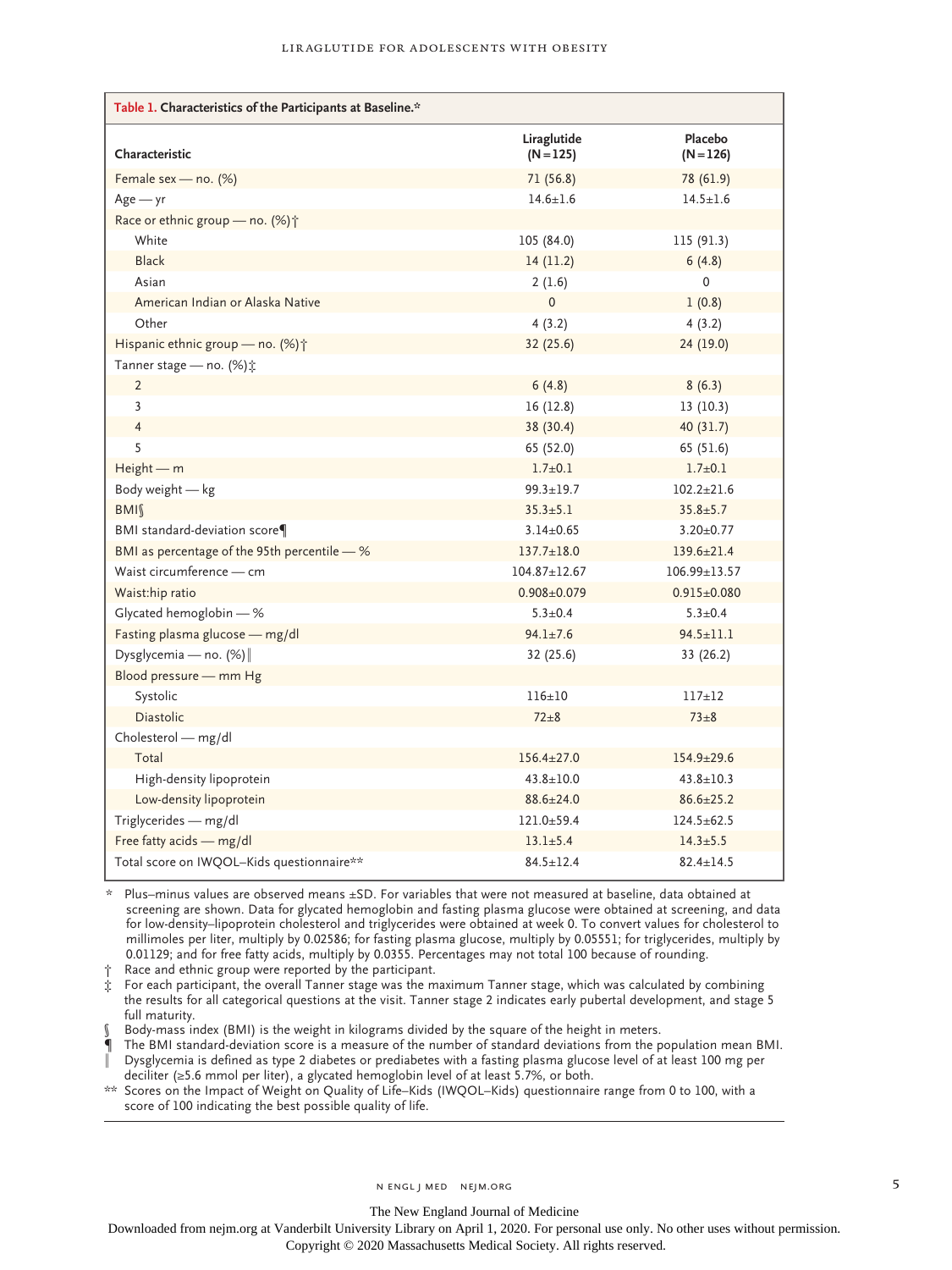#### The NEW ENGLAND JOURNAL of MEDICINE



5 participants receiving placebo (six events) during the 56-week treatment period (Table 3 and Table S4). During the 26-week follow-up period, additional serious adverse events occurred in 1 participant who had received liraglutide (one event) and 4 participants who had received placebo (five events) (Table S5). There was no clustering of serious adverse events.

Events related to psychiatric disorders occurred in 13 participants (10.4%) in the liraglutide group and in 18 participants (14.3%) in the placebo group during the treatment period (Table S6). There were no clinically relevant differences between treatment groups with respect to results on mental health questionnaires (Fig. S14). However, 1 participant in the liraglutide group

6 **n** engl j med nejm.org neighbors in the neutral media  $\frac{1}{2}$  media  $\frac{1}{2}$  media  $\frac{1}{2}$  media  $\frac{1}{2}$  media  $\frac{1}{2}$  media  $\frac{1}{2}$  media  $\frac{1}{2}$  media  $\frac{1}{2}$  media  $\frac{1}{2}$  media  $\frac{1}{2}$  media  $\frac{1$ 

The New England Journal of Medicine

Downloaded from nejm.org at Vanderbilt University Library on April 1, 2020. For personal use only. No other uses without permission.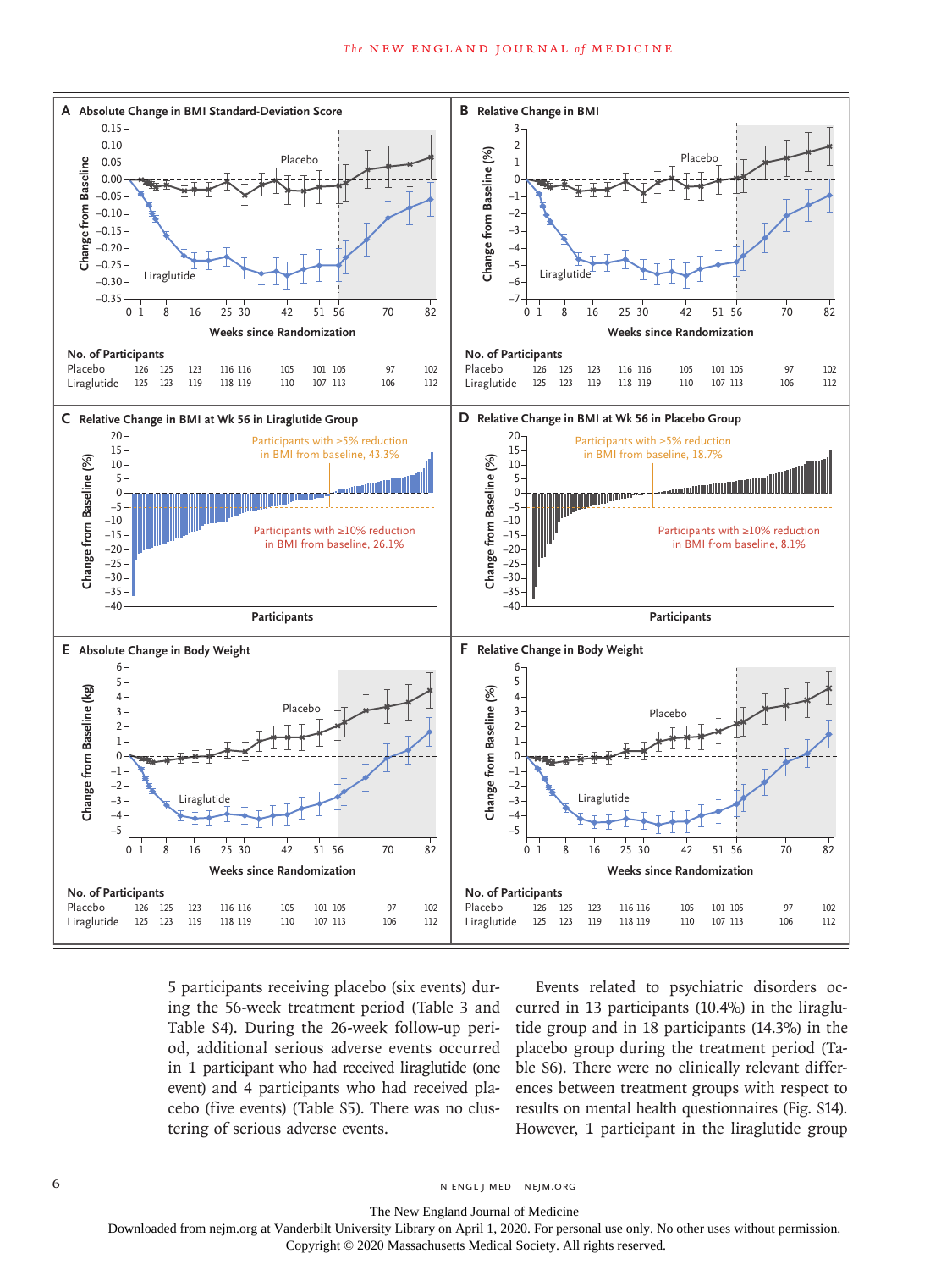# **Figure 1 (facing page). Efficacy and Weight-Related End Points.**

Panel A shows the observed absolute change from baseline in the standard-deviation score for the bodymass index (BMI; the weight in kilograms divided by the square of the height in meters) over time; the observed mean (±SD) absolute change was -0.25±0.51 in the liraglutide group (113 participants) and −0.02±0.54 in the placebo group (105 participants) at week 56 and was −0.06±0.53 in the liraglutide group (112 participants) and 0.07±0.66 in the placebo group (102 participants) at week 82. Panel B shows the observed relative change from baseline in BMI over time. Panels C and D show waterfall plots of the observed relative change from baseline in BMI at week 56 in the liraglutide group (113 participants) and the placebo group (105 participants), respectively. The percentages of participants with a reduction from baseline in BMI of at least 5% and of at least 10% were estimated with the use of a logistic-regression multiple-imputation approach. Panel E shows the observed absolute change from baseline in body weight over time; the observed mean absolute change was −2.7±9.1 kg in the liraglutide group (113 participants) and 2.1±10.2 kg in the placebo group (105 participants) at week 56 and was 1.7±10.1 kg in the liraglutide group (112 participants) and 4.4±11.7 kg in the placebo group (102 participants) at week 82. Panel F shows the observed relative change from baseline in body weight over time; the observed mean relative change was −3.2±9.4% in the liraglutide group (113 participants) and 2.2±9.5% in the placebo group (105 participants) at week 56 and was 1.5±10.5% in the liraglutide group (112 participants) and 4.6±11.5% in the placebo group (102 participants) at week 82. In Panels A, B, E, and F, the shaded area indicates the 26-week follow-up period, and I bars indicate the standard error.

committed suicide approximately 340 days after the initiation of treatment, and 2 participants (1 per treatment group) reported a suicide attempt during the 26-week follow-up period (Tables S7 and S8). The site investigators and sponsor deemed these three events as unlikely to be related to the trial treatment. The data monitoring committee reviewed suicide-related events during the trial and recommended that the trial continue in accordance with the protocol.

One participant in the placebo group had acute cholecystitis and cholelithiasis during the treatment period. One participant in the liraglutide group had a single episode of pancreatitis, which was moderate in severity, and recovered without treatment. More hypoglycemic episodes occurred with liraglutide than with placebo (26 vs. 18). No instance of hypoglycemia in either group was deemed severe according to the American

Diabetes Association–International Society for Pediatric and Adolescent Diabetes classifications (Table S9).

There were no apparent differences between treatment groups in growth or pubertal development (Tables S10 and S11). The change in the mean bone age at week 56 was similar in the liraglutide group and the placebo group (1.40 years and 1.37 years, respectively). Adverse events reported during the run-in period and the entire trial period (from week 0 to week 82) are shown in Tables S12 and S13.

#### Discussion

In this trial involving adolescents with obesity, the use of liraglutide (3.0 mg or the maximum tolerated dose) plus lifestyle therapy led to a significantly greater reduction in the BMI standarddeviation score (primary end point) than placebo plus lifestyle therapy. It is well established that a weight loss of 3 to 5% significantly improves some health-related outcomes in adults. Although evidence in children is limited, a change in the BMI standard-deviation score of at least 0.20 has been suggested to be clinically meaningful.<sup>8,9,21</sup> The estimated treatment difference in the mean reduction in the BMI standard-deviation score that we observed in our trial of liraglutide (–0.22) was greater than differences observed in trials of lifestyle therapy conducted by the U.S. Preventive Services Task Force  $(-0.17)^8$  and in an overview of six Cochrane reviews (–0.13).9

The primary analysis in our trial was performed according to the intention-to-treat principle, which is used to estimate the treatment effect regardless of discontinuation of the trial treatment and provides a perspective of the treatment effect in the entire population.<sup>22</sup> An analysis performed with the use of a mixed model for repeated measurements yielded an estimated treatment difference of –0.26 for the reduction in the BMI standard-deviation score; this approach provided a different perspective, since it estimated the treatment effect if all participants had adhered to the assigned treatment throughout the trial, thereby providing information on the anticipated effect of the medication.<sup>22</sup>

The primary efficacy end point of the change in the BMI standard-deviation score was required by the EMA and deemed acceptable by the FDA.<sup>23</sup> Limitations of applying this measure in a pedi-

n engl j med nejm.org 7

The New England Journal of Medicine

Downloaded from nejm.org at Vanderbilt University Library on April 1, 2020. For personal use only. No other uses without permission.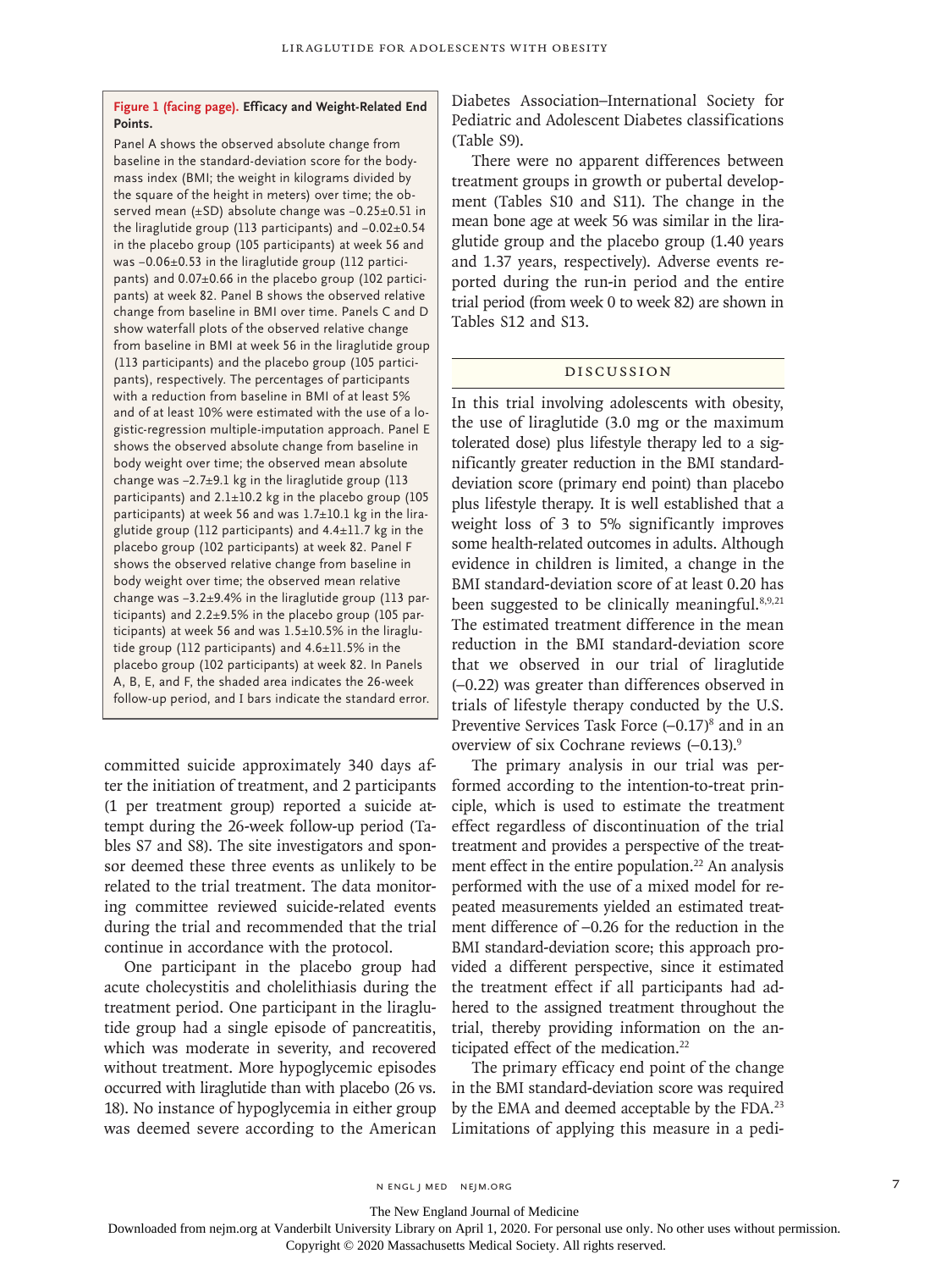| Table 2. Estimated Mean Change from Baseline in Primary and Supportive Secondary Efficacy End Points at Week 56.* |                             |                                     |                                 |  |  |  |  |  |
|-------------------------------------------------------------------------------------------------------------------|-----------------------------|-------------------------------------|---------------------------------|--|--|--|--|--|
| <b>End Point</b>                                                                                                  | <b>Change from Baseline</b> | Liraglutide vs. Placebo<br>(95% CI) |                                 |  |  |  |  |  |
|                                                                                                                   | Liraglutide<br>$(N = 125)$  | Placebo<br>$(N = 126)$              |                                 |  |  |  |  |  |
| BMI standard-deviation score                                                                                      |                             |                                     |                                 |  |  |  |  |  |
| Absolute change                                                                                                   | $-0.23 + 0.05$              | $-0.00+0.05$                        | $-0.22$ ( $-0.37$ to $-0.08$ )  |  |  |  |  |  |
| Relative change $-$ %                                                                                             | $-8.32 \pm 1.68$            | $-0.68 \pm 1.74$                    | $-7.64$ ( $-12.41$ to $-2.87$ ) |  |  |  |  |  |
| BMI                                                                                                               |                             |                                     |                                 |  |  |  |  |  |
| Absolute change                                                                                                   | $-1.39+0.31$                | $0.19 \pm 0.33$                     | $-1.58$ (-2.47 to $-0.69$ )     |  |  |  |  |  |
| Relative change - %                                                                                               | $-4.29 \pm 0.88$            | $0.35 \pm 0.91$                     | $-4.64$ ( $-7.14$ to $-2.14$ )  |  |  |  |  |  |
| BMI as percentage of the 95th percentile -<br>percentage points                                                   | $-5.47 \pm 1.22$            | $0.77 \pm 1.27$                     | $-6.24$ ( $-9.70$ to $-2.79$ )  |  |  |  |  |  |
| Body weight                                                                                                       |                             |                                     |                                 |  |  |  |  |  |
| Absolute change - kg                                                                                              | $-2.26+0.94$                | $2.25 \pm 0.98$                     | $-4.50$ ( $-7.17$ to $-1.84$ )  |  |  |  |  |  |
| Relative change - %                                                                                               | $-2.65+0.93$                | $2.37 \pm 0.95$                     | $-5.01$ ( $-7.63$ to $-2.39$ )  |  |  |  |  |  |
| Waist circumference - cm                                                                                          | $-4.35 \pm 0.85$            | $-1.42 \pm 0.88$                    | $-2.93$ ( $-5.24$ to $-0.63$ )  |  |  |  |  |  |
| Waist:hip ratio                                                                                                   | $-0.02 \pm 0.005$           | $-0.02 \pm 0.005$                   | $0.00$ (-0.02 to 0.01)          |  |  |  |  |  |
| Glycated hemoglobin - percentage points                                                                           | $-0.10+0.03$                | $-0.03 \pm 0.03$                    | $-0.06$ $(-0.14$ to $0.01)$     |  |  |  |  |  |
| Fasting plasma glucose - mg/dl                                                                                    | $-1.98 + 0.85$              | $-0.16 + 0.86$                      | $-1.82$ ( $-4.14$ to 0.51)      |  |  |  |  |  |
| Blood pressure - mm Hg                                                                                            |                             |                                     |                                 |  |  |  |  |  |
| Systolic                                                                                                          | $-1.21 \pm 0.90$            | $0.84 \pm 0.90$                     | $-2.05$ ( $-4.53$ to 0.43)      |  |  |  |  |  |
| <b>Diastolic</b>                                                                                                  | $0.77 \pm 0.69$             | $-0.46 \pm 0.69$                    | 1.24 $(-0.66 \text{ to } 3.14)$ |  |  |  |  |  |
| Heart rate - beats/min                                                                                            | $1.87 \pm 0.91$             | $-0.14+0.95$                        | 2.01 (-0.50 to 4.52)            |  |  |  |  |  |
| Cholesterol <sup>+</sup>                                                                                          |                             |                                     |                                 |  |  |  |  |  |
| Total                                                                                                             | $1.00 \pm 0.01$             | $0.99 \pm 0.01$                     | 1.01 (0.97 to 1.04)             |  |  |  |  |  |
| High-density lipoprotein                                                                                          | $1.04 \pm 0.02$             | $1.01 \pm 0.02$                     | 1.02 (0.97 to 1.07)             |  |  |  |  |  |
| Low-density lipoprotein                                                                                           | $1.00 \pm 0.02$             | $1.00 \pm 0.02$                     | 1.00 (0.94 to 1.05)             |  |  |  |  |  |
| Non-high-density lipoprotein                                                                                      | $0.98 \pm 0.02$             | $0.98 \pm 0.02$                     | $1.00$ (0.95 to 1.05)           |  |  |  |  |  |
| Very-low-density lipoprotein                                                                                      | $0.92 \pm 0.04$             | $0.93 \pm 0.04$                     | 0.98 (0.89 to 1.08)             |  |  |  |  |  |
| Triglycerides <sup>+</sup>                                                                                        | $0.92 \pm 0.04$             | $0.93 \pm 0.04$                     | 0.98 (0.89 to 1.08)             |  |  |  |  |  |
| Free fatty acids+                                                                                                 | $0.97 + 0.04$               | $0.97 + 0.04$                       | $1.00$ (0.90 to $1.10$ )        |  |  |  |  |  |
| Fasting insulint                                                                                                  | $1.03 \pm 0.06$             | $1.14 \pm 0.06$                     | 0.91 (0.77 to 1.06)             |  |  |  |  |  |
| Fasting C-peptide <sup>+</sup>                                                                                    | $0.97 + 0.04$               | $1.01 \pm 0.04$                     | 0.96 (0.86 to 1.06)             |  |  |  |  |  |
| $\beta$ -cell function on HOMA $\uparrow$                                                                         | $1.11 \pm 0.05$             | $1.14 \pm 0.05$                     | 0.97 (0.85 to 1.12)             |  |  |  |  |  |
| Insulin resistance on HOMA+                                                                                       | $1.01 \pm 0.06$             | $1.11 \pm 0.06$                     | 0.91 (0.77 to 1.08)             |  |  |  |  |  |
| High-sensitivity C-reactive protein <sup>†</sup>                                                                  | $0.81 \pm 0.08$             | $0.93 \pm 0.08$                     | 0.87 (0.70 to 1.09)             |  |  |  |  |  |
| Total score on IWQOL-Kids questionnaire                                                                           | $7.88 \pm 1.04$             | $6.57 \pm 1.06$                     | 1.31 $(-1.57$ to 4.20)          |  |  |  |  |  |

\* Plus–minus values are estimated means ±SE with corresponding estimated treatment differences, except where noted. Confidence intervals have not been adjusted for multiplicity and should not be used to infer definitive treatment effects. Statistical analyses were performed with the use of analysis of covariance for continuous end points and logistic regression for categorical end points. End points were analyzed according to the intention-to-treat principle. HOMA denotes homeostatic model assessment.

† Plus–minus values are geometric mean ratios ±CV (coefficient of variation) relative to baseline with corresponding estimated treatment ratios. Because these values are ratios, units are not provided.

The New England Journal of Medicine

Downloaded from nejm.org at Vanderbilt University Library on April 1, 2020. For personal use only. No other uses without permission.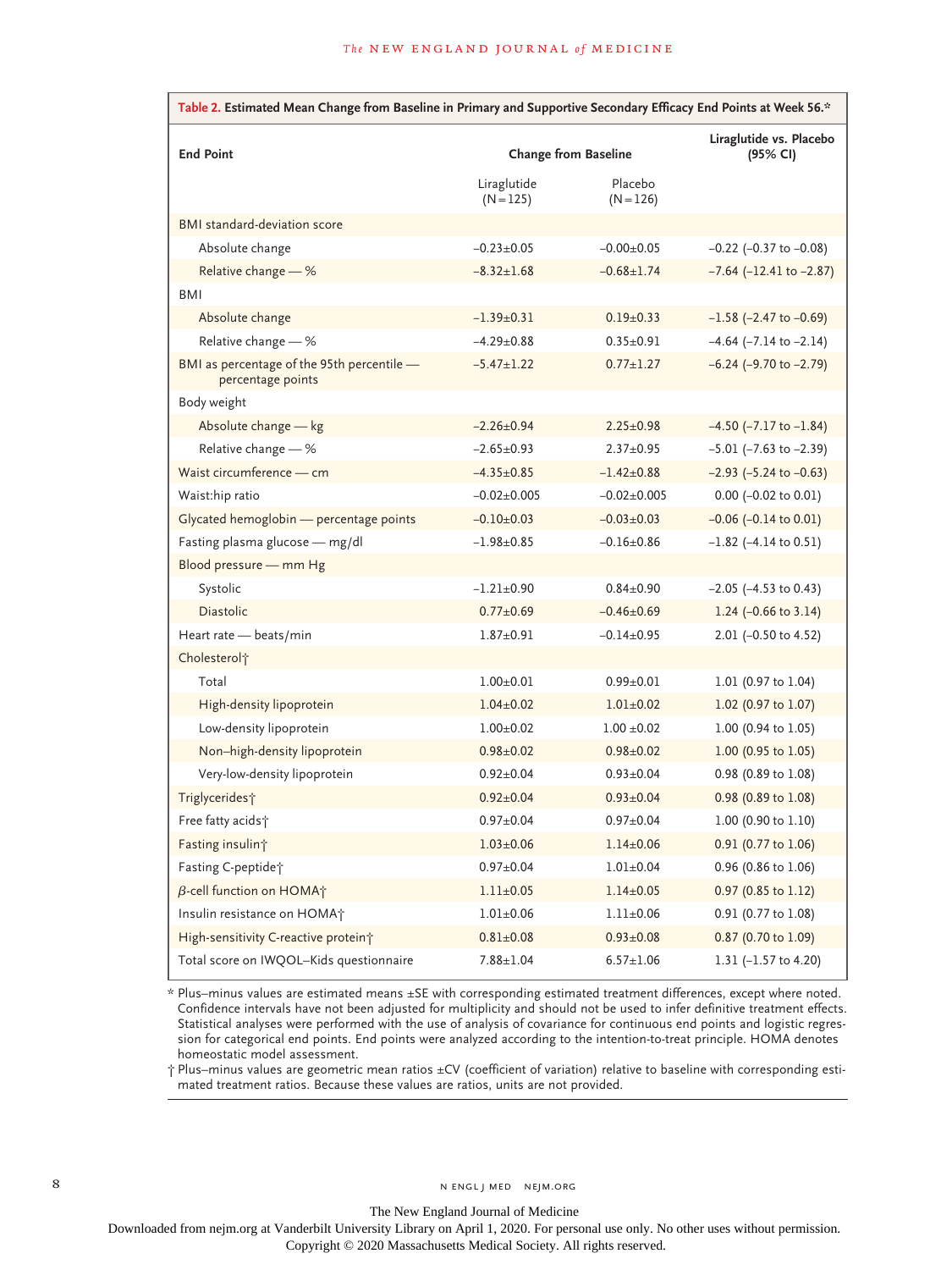| Table 3. Adverse Events during the Treatment Period.*         |                              |                            |                            |                                 |                        |                            |                   |  |
|---------------------------------------------------------------|------------------------------|----------------------------|----------------------------|---------------------------------|------------------------|----------------------------|-------------------|--|
| Event                                                         |                              | Liraglutide<br>$(N = 125)$ |                            |                                 | Placebo<br>$(N = 126)$ |                            | P Value           |  |
|                                                               | no. of partici-<br>pants (%) | no. of events              | events/1000<br>exposure-yr | no. of partici-<br>pants $(\%)$ | no. of events          | events/1000<br>exposure-yr |                   |  |
| Any adverse events                                            | 111 (88.8)                   | 777                        | 6187.8                     | 107(84.9)                       | 627                    | 5018.5                     | 0.07 <sub>1</sub> |  |
| Gastrointestinal adverse events                               | 81 (64.8)                    | 319                        | 2540.4                     | 46 (36.5)                       | 121                    | 968.5                      | $0.001\dagger$    |  |
| Serious adverse events:                                       | 3(2.4)                       | 3                          | 23.9                       | 5(4.0)                          | 6                      | 48.0                       | 0.72              |  |
| Adverse events that led to treatment<br>discontinuation       | 13(10.4)                     | 19                         | 151.3                      | $\Omega$                        | $\mathbf 0$            | 0                          | < 0.001           |  |
| Adverse events that occurred in $\geq 5\%$<br>of participants |                              |                            |                            |                                 |                        |                            |                   |  |
| Nasopharyngitis                                               | 34 (27.2)                    | 68                         | 541.5                      | 38 (30.2)                       | 80                     | 640.3                      | 0.60              |  |
| Nausea                                                        | 53 (42.4)                    | 101                        | 804.3                      | 18(14.3)                        | 25                     | 200.1                      | < 0.001           |  |
| Headache                                                      | 29 (23.2)                    | 43                         | 342.4                      | 35 (27.8)                       | 53                     | 424.2                      | 0.41              |  |
| Vomiting                                                      | 43 (34.4)                    | 85                         | 676.9                      | 5(4.0)                          | 8                      | 64.0                       | < 0.001           |  |
| Diarrhea                                                      | 28 (22.4)                    | 44                         | 350.4                      | 18(14.3)                        | 29                     | 232.1                      | 0.109             |  |
| Upper abdominal pain                                          | 17(13.6)                     | 25                         | 199.1                      | 17(13.5)                        | 23                     | 184.1                      | 0.98              |  |
| Oropharyngeal pain                                            | 11(8.8)                      | 11                         | 87.6                       | 15 (11.9)                       | 18                     | 144.1                      | 0.42              |  |
| Influenza                                                     | 11(8.8)                      | 11                         | 87.6                       | 12(9.5)                         | 12                     | 96.0                       | 0.84              |  |
| Gastroenteritis                                               | 16(12.8)                     | 22                         | 175.2                      | 6(4.8)                          | 9                      | 72.0                       | 0.02              |  |
| Upper respiratory tract infection                             | 11(8.8)                      | 14                         | 111.5                      | 11(8.7)                         | 16                     | 128.1                      | 0.98              |  |
| Abdominal pain                                                | 10(8.0)                      | 15                         | 119.5                      | 11(8.7)                         | 15                     | 120.1                      | 0.83              |  |
| Pyrexia                                                       | 10(8.0)                      | 11                         | 87.6                       | 9(7.1)                          | 11                     | 88.0                       | 0.80              |  |
| <b>Dizziness</b>                                              | 13(10.4)                     | 15                         | 119.5                      | 4(3.2)                          | 5                      | 40.0                       | 0.02              |  |
| Dysmenorrhea                                                  | 4(3.2)                       | 5                          | 39.8                       | 8(6.3)                          | 16                     | 128.1                      | 0.38              |  |
| Arthralgia                                                    | 3(2.4)                       | 3                          | 23.9                       | 8(6.3)                          | 8                      | 64.0                       | 0.22              |  |
| Pharyngitis                                                   | 4(3.2)                       | 5                          | 39.8                       | 7(5.6)                          | $\overline{7}$         | 56.0                       | 0.54              |  |

\* Adverse events and serious adverse events that occurred from week 0 through week 56 among adolescents in the safety population are included in the table and presented with their preferred terms. Events were included if the date of onset was between the first day the trial drug was administered and 14 days after the last day the trial drug was administered, at the follow-up visit, or at the last trial visit.

† The P value was calculated with a negative binomial model. The number of events was analyzed with a negative binomial model with loglink function and the logarithm of the exposure time (1000 years) for which an adverse event is considered to be reported during the treatment period as an offset. The model included treatment, sex, region, baseline glycemic category, stratification factor for Tanner stage, and interaction between baseline glycemic category and stratification factor for Tanner stage as fixed effects.

‡ The following serious adverse events were reported in one participant each: postprocedural hemorrhage, myositis, and completed suicide in the liraglutide group; and appendicitis, pneumonia, acute cholecystitis, cholelithiasis, and thrombophlebitis in the placebo group. The P value was calculated by means of Fisher's exact test on the basis of the number of participants.

¶ The P value was calculated by means of Pearson's chi-square test on the basis of the number of participants.

atric population with severe obesity have been described previously.24,25 BMI standard-deviation scores can vary substantially from empirical estimates in the context of severe obesity.<sup>24,25</sup> Therefore, we obtained other relevant BMI-related metrics, all of which showed greater reductions with liraglutide than with placebo. When we apply these metrics to gauge the degree of efficacy of liraglutide in relation to pediatric weight-man-

agement programs in the United States and to orlistat, it appears that liraglutide compared favorably in terms of BMI reduction.8,26 In addition, the estimated treatment difference of –5.01 percentage points for change in body weight observed in our trial was similar to the treatment effect observed in the corresponding trial of liraglutide in adults (estimated treatment difference, –5.4 percentage points), despite differences in the weight-

The New England Journal of Medicine

Downloaded from nejm.org at Vanderbilt University Library on April 1, 2020. For personal use only. No other uses without permission.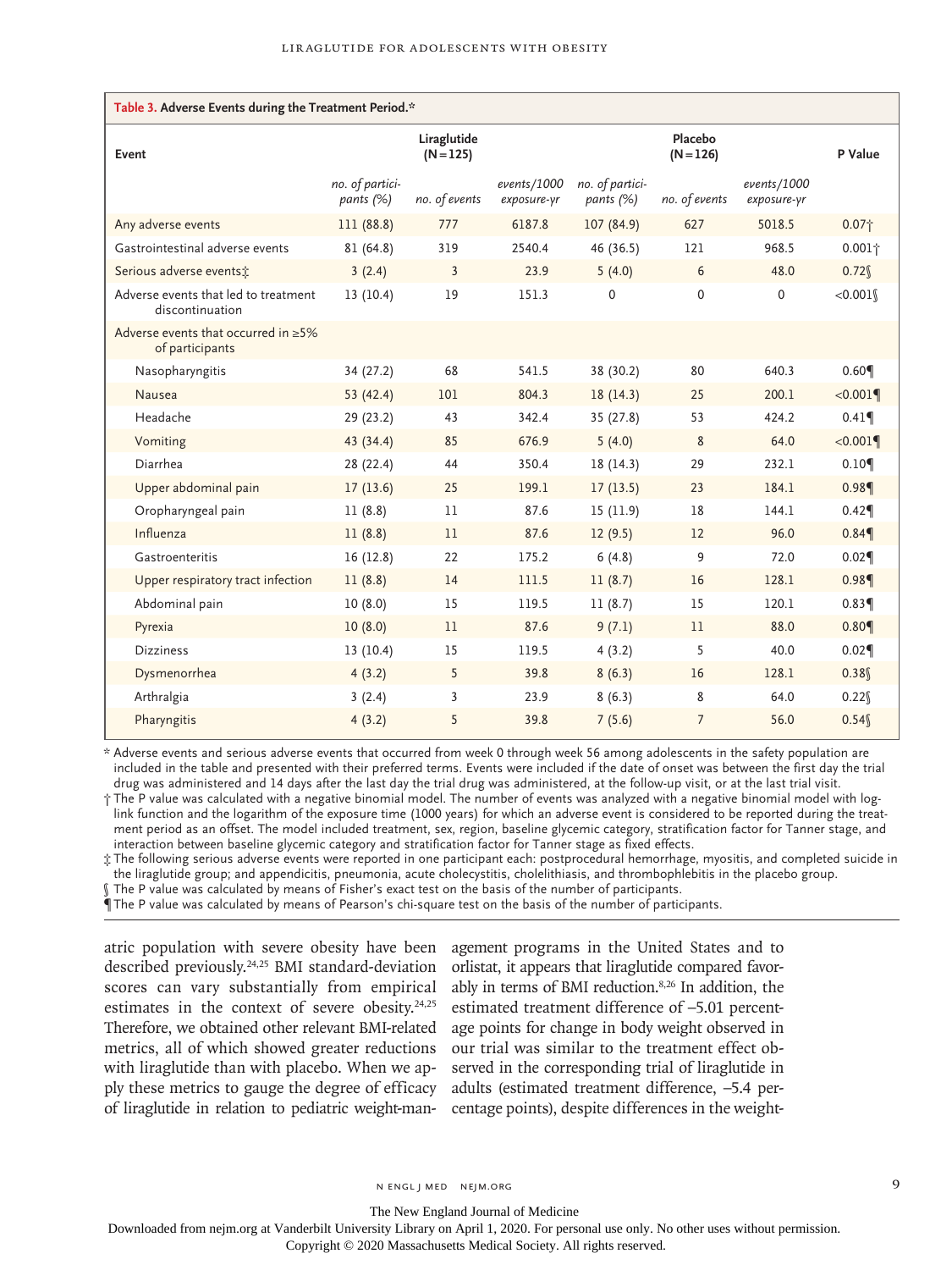loss trajectory.18 In line with observations from placebo-controlled trials of liraglutide (3.0 mg) in adults, weight regain was seen in the 26-week follow-up period, reinforcing the concept that obesity is a chronic disease that requires continued treatment.2,18,27 Some studies indicate that even temporary weight loss may have long-term benefits,<sup>28</sup> but the extent to which this applies in adolescents and the extent to which long-term adherence to pharmacotherapy can be expected are unknown.

Adherence was relatively high in our trial (>80%), as compared with many previous trials involving adolescents with obesity (approximately 70%).<sup>9,29</sup> However, the proportion of samples obtained for pharmacokinetic analysis that had liraglutide concentrations below the lower limit of quantification increased toward the end of the treatment period (7 of 112 samples at week 8 vs. 29 of 98 samples at week 56) (Fig. S3), a finding that suggests decreasing adherence to the medication.

In contrast to trials involving adults and to an observational trial involving adolescents, our trial showed no substantial differences between the liraglutide group and the placebo group in cardiometabolic markers or results on qualityof-life assessments.18,27,30 These results could be due to the fact that most participants had baseline variables within the normal range or could reflect the limited sample size, which was selected on the basis of power calculations relevant to the BMI standard-deviation score. However, the U.S. Preventive Services Task Force determined that comprehensive intensive lifestyle therapy, which consisted of 26 to 51 contact hours over a year, led to a greater reduction in the mean BMI standard-deviation score than the control regimen (difference, –0.17), with no associated improvements in cardiometabolic markers.<sup>8</sup> In contrast, in a 26-week randomized, controlled trial, weekly exenatide led to a modestly greater reduction in the BMI standard-deviation score (difference, –0.09) and greater improvements in glucose and cholesterol levels than placebo.<sup>31</sup> As in our trial, a heterogenous treatment response was observed in terms of change in BMI. Such findings highlight the need, in the future, to characterize predictors of treatment response to identify patients who would benefit the most from treatment.<sup>32</sup>

Overall, the safety profile of liraglutide was consistent with reports from a phase 1 trial involving adolescents<sup>33</sup> and phase 3 trials involving adults.18,27,34 The most commonly reported adverse events were gastrointestinal events, including nausea, vomiting, and diarrhea, and more of these events were reported with liraglutide than with placebo. Gastrointestinal events are a known class effect of GLP-1 receptor agonists, $35$  and they mostly occurred during dose escalation and then became less frequent. However, there was a clear imbalance between groups in the frequency of adverse events that led to discontinuation of the trial treatment (occurring in 13 participants who were treated with liraglutide and none who were treated with placebo), which was primarily due to gastrointestinal side effects, a finding that suggests liraglutide may not be suitable for all patients. Liraglutide had no apparent effect on growth and development during the trial. Suicide-related events were reported in 3 participants in the two groups, highlighting that adolescents are a vulnerable group that should be monitored carefully. The participant who completed suicide, who was in the liraglutide group, had a history of attention deficit–hyperactivity disorder; the 2 participants who attempted suicide during the 26-week follow-up period had received a diagnosis of depression.36,37

Although the sample in this trial involving adolescents was smaller than samples in similar phase 3 trials involving adults,<sup>18</sup> strengths of our trial included the randomized and placebo-controlled trial design, the multinational and diverse population, and the relatively high retention rate, as compared with rates previously reported in trials evaluating obesity in pediatric patients.<sup>8,9</sup> Limitations included the lack of measurements of body composition and of other potentially relevant cardiometabolic variables, as well as the limited power to detect significant differences with regard to secondary outcomes of cardiometabolic markers and results on quality-of-life assessments.

In adolescents with obesity, the use of liraglutide (3.0 mg) as an adjunct to lifestyle therapy led to a greater reduction in the BMI standard-deviation score than placebo. The higher frequency of gastrointestinal adverse events observed with liraglutide suggests that this treatment may not be suitable for all patients.

10 N ENGL J MED NEJM.ORG

The New England Journal of Medicine

Downloaded from nejm.org at Vanderbilt University Library on April 1, 2020. For personal use only. No other uses without permission.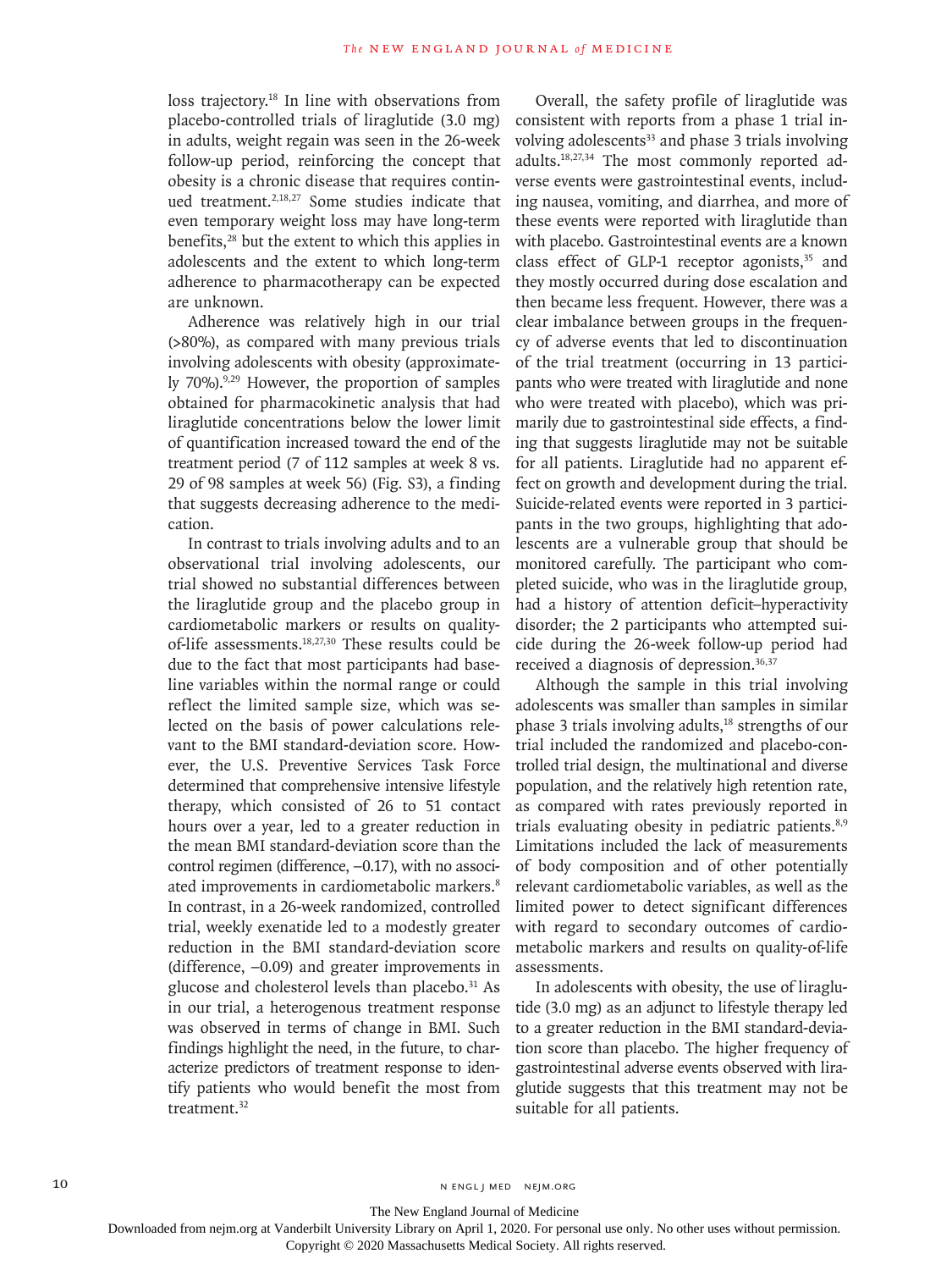Supported by Novo Nordisk. Medical editorial assistance, provided by Sara Shaw, Ph.D., of Articulate Science, was funded by Novo Nordisk.

Disclosure forms provided by the authors are available with the full text of this article at NEJM.org.

A data sharing statement provided by the authors is available with the full text of this article at NEJM.org.

We thank the participants and the site personnel who assisted with the trial; the data monitoring committee; Anne Sophie Hoff Hagelskjær, M.Sc. (Novo Nordisk), for assistance with the safety data; Kristin Cecilie Carlsson Petri (Novo Nordisk) for assistance with the pharmacokinetic data; and Manigandan Easwaran and Lars Endahl (both of Novo Nordisk) for assistance with the statistical analyses.

#### **References**

**1.** Bray GA, Kim KK, Wilding JPH. Obesity: a chronic relapsing progressive disease process: a position statement of the World Obesity Federation. Obes Rev 2017; 18:715-23.

**2.** Jastreboff AM, Kotz CM, Kahan S, Kelly AS, Heymsfield SB. Obesity as a disease: the Obesity Society 2018 position statement. Obesity (Silver Spring) 2019; 27:7-9.

**3.** Farpour-Lambert NJ, Baker JL, Hassapidou M, et al. Childhood obesity is a chronic disease demanding specific health care — a position statement from the Childhood Obesity Task Force (COTF) of the European Association for the Study of Obesity (EASO). Obes Facts 2015;8:342-9. **4.** The GBD 2015 Obesity Collaborators. Health effects of overweight and obesity

in 195 countries over 25 years. N Engl J Med 2017;377:13-27. **5.** Styne DM, Arslanian SA, Connor EL,

et al. Pediatric obesity — assessment, treatment, and prevention: an Endocrine Society clinical practice guideline. J Clin Endocrinol Metab 2017;102:709-57.

**6.** Freedman DS, Mei Z, Srinivasan SR, Berenson GS, Dietz WH. Cardiovascular risk factors and excess adiposity among overweight children and adolescents: the Bogalusa Heart Study. J Pediatr 2007; 150(1):12-17.e2.

**7.** Ward ZJ, Long MW, Resch SC, Giles CM, Cradock AL, Gortmaker SL. Simulation of growth trajectories of childhood obesity into adulthood. N Engl J Med 2017;377:2145-53.

**8.** U.S. Preventive Services Task Force. Screening for obesity in children and adolescents: US Preventive Services Task Force recommendation statement. JAMA 2017;317:2417-26.

**9.** Ells LJ, Rees K, Brown T, et al. Interventions for treating children and adolescents with overweight and obesity: an overview of Cochrane reviews. Int J Obes (Lond) 2018;42:1823-33.

**10.** Cardel MI, Jastreboff AM, Kelly AS. Treatment of adolescent obesity in 2020. JAMA 2019 September 30 (Epub ahead of print).

**11.** Frelut M-L, De Filippo G. Drug treatment of child and adolescent obesity. In: Frelut M-L, ed. ECOG eBook on child and adolescent obesity. 2015 (https://ebook .ecog-obesity.eu/chapter-treatment/drug -treatment-of-child-and-adolescent -obesity/).

**12.** Bolling CF, Armstrong SC, Reichard KW, Michalsky MP. Metabolic and bariatric surgery for pediatric patients with severe obesity. Pediatrics 2019;144(6): e20193224.

**13.** Griggs CL, Perez NP Jr, Goldstone RN, et al. National trends in the use of metabolic and bariatric surgery among pediatric patients with severe obesity. JAMA Pediatr 2018;172:1191-2.

**14.** Knudsen LB, Lau J. The discovery and development of liraglutide and semaglutide. Front Endocrinol (Lausanne) 2019; 10:155.

**15.** van Can J, Sloth B, Jensen CB, Flint A, Blaak EE, Saris WHM. Effects of the oncedaily GLP-1 analog liraglutide on gastric emptying, glycemic parameters, appetite and energy metabolism in obese, nondiabetic adults. Int J Obes (Lond) 2014;38: 784-93.

**16.** Saxenda 6 mg/ml solution for injection in pre-filled pen prescribing information. London: European Medicines Agency, 2015 (https://www.ema.europa.eu/ en/documents/product-information/sax-

enda-epar-product-information\_en.pdf). **17.** Saxenda (liraglutide 3.0 mg) prescribing information. Silver Spring, MD: Food and Drug Administration, 2014 (https:// www.accessdata.fda.gov/drugsatfda\_

docs/label/2014/206321Orig1s000lbl.pdf). **18.** Pi-Sunyer X, Astrup A, Fujioka K, et al. A randomized, controlled trial of 3.0 mg of liraglutide in weight management. N Engl J Med 2015;373:11-22.

**19.** World Medical Association. World Medical Association Declaration of Helsinki: ethical principles for medical research involving human subjects. JAMA 2013;310:2191-4.

**20.** Cole TJ, Bellizzi MC, Flegal KM, Dietz WH. Establishing a standard definition for child overweight and obesity worldwide: international survey. BMJ 2000;320: 1240-3.

**21.** Wiegand S, Keller KM, Lob-Corzilius T, et al. Predicting weight loss and maintenance in overweight/obese pediatric patients. Horm Res Paediatr 2014;82:380-7. **22.** Aroda VR, Saugstrup T, Buse JB, Donsmark M, Zacho J, Davies MJ. Incorporating and interpreting regulatory guidance on estimands in diabetes clinical trials: the PIONEER 1 randomized clinical trial as an example. Diabetes Obes Metab 2019;21:2203-10.

**23.** Overview of comments received on

draft guideline on clinical evaluation of medicinal products used in weight control: addendum on weight control in children. London: European Medicines Agency, July 24, 2008 (https://www.ema.europa .eu/en/documents/other/overview -comments-received-draft-guideline -clinical-evaluation-medicinal-products -used-weight\_en.pdf).

**24.** Freedman DS, Butte NF, Taveras EM, et al. BMI z-Scores are a poor indicator of adiposity among 2- to 19-year-olds with very high BMIs, NHANES 1999-2000 to 2013-2014. Obesity (Silver Spring) 2017; 25:739-46.

**25.** Freedman DS, Butte NF, Taveras EM, Goodman AB, Ogden CL, Blanck HM. The limitations of transforming very high body mass indexes into z-scores among 8.7 million 2- to 4-year-old children. J Pediatr 2017;188:50-56.e1.

**26.** Kumar S, King EC, Christison AL, et al. Health outcomes of youth in clinical pediatric weight management programs in POWER. J Pediatr 2019;208:57-65.e4.

**27.** le Roux CW, Astrup A, Fujioka K, et al. 3 Years of liraglutide versus placebo for type 2 diabetes risk reduction and weight management in individuals with prediabetes: a randomised, double-blind trial. Lancet 2017;389:1399-409.

**28.** Knowler WC, Fowler SE, Hamman RF, et al. 10-Year follow-up of diabetes incidence and weight loss in the Diabetes Prevention Program Outcomes Study. Lancet 2009;374:1677-86.

**29.** O'Connor EA, Evans CV, Burda BU, Walsh ES, Eder M, Lozano P. Screening for obesity and intervention for weight management in children and adolescents: evidence report and systematic review for the US Preventive Services Task Force. JAMA 2017;317:2427-44.

**30.** Kochar IS, Sethi A. Efficacy and safety of liraglutide in Indian adolescents with obesity. Obes Sci Pract 2019;5:251-7.

**31.** Weghuber D, Forslund A, Ahlström H, et al. A 6-month randomized, doubleblind, placebo-controlled trial of weekly exenatide in adolescents with obesity. Pediatr Obes 2020 February 16 (Epub ahead of print).

**32.** Kelly AS, Marcus MD, Yanovski JA, Yanovski SZ, Osganian SK. Working toward precision medicine approaches to treat severe obesity in adolescents: report of an NIH workshop. Int J Obes (Lond) 2018;42:1834-44.

The New England Journal of Medicine

Downloaded from nejm.org at Vanderbilt University Library on April 1, 2020. For personal use only. No other uses without permission.